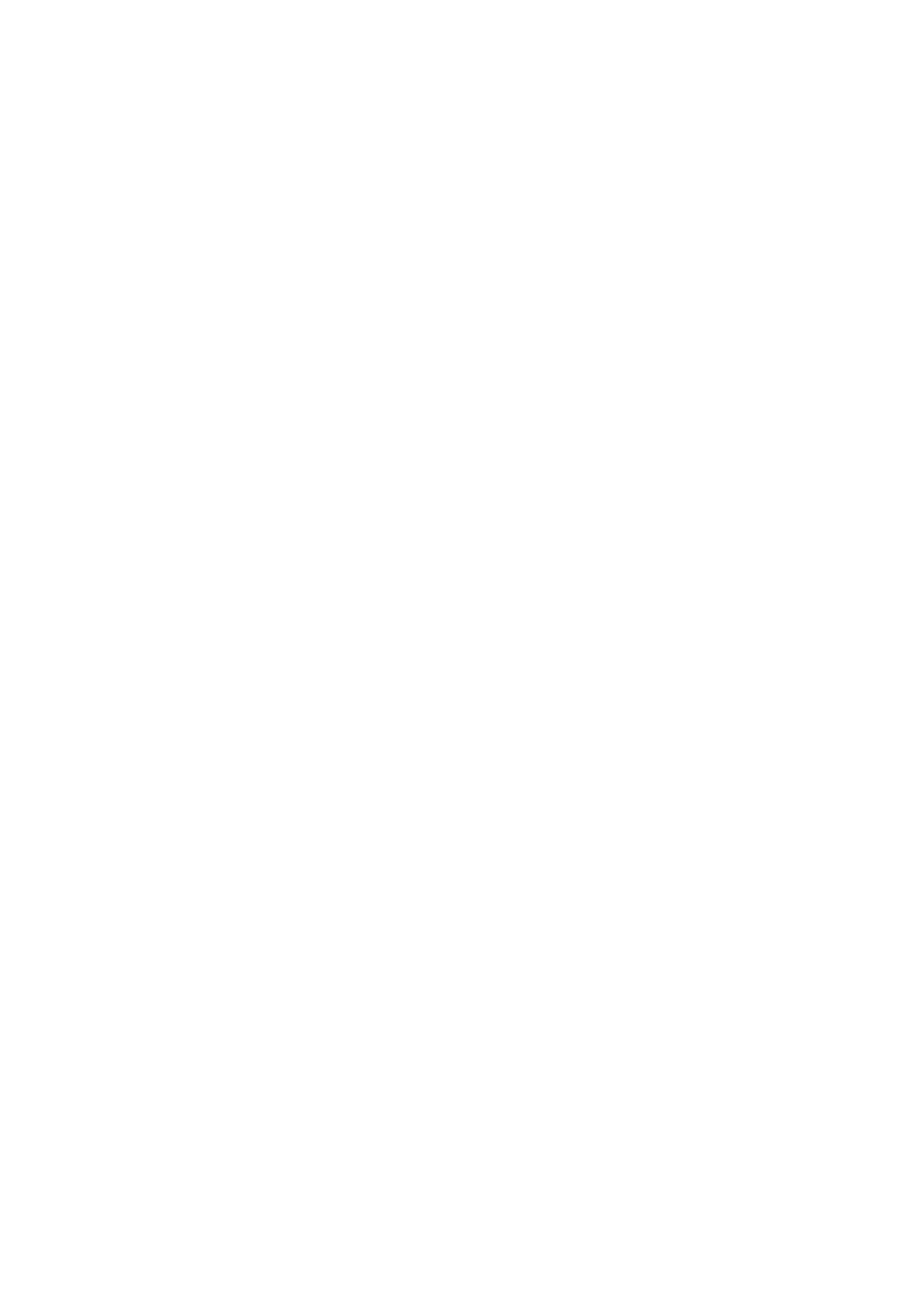1

- $\blacktriangleright$  UK growth has been on a downward trend in recent years. Persistent uncertainty surrounding the outcome of Brexit negotiations, weaker external demand and rising protectionist risks mean conditions for growth will remain tough.
- $\blacktriangleright$  The process of exiting the European Union (EU) is likely to persist as the main influence on the economy for a long time. Our base case is that the UK will eventually land not far from its pre-Brexit status, but the process is likely to be bumpy and drawn out.
- $\blacktriangleright$  In this scenario, growth is likely to be lacklustre, reflecting a decline in economic potential. The supply side of the economy has weakened, reflecting poor productivity growth and unfavourable demographic dynamics.
- $\blacktriangleright$  The Bank of England will probably maintain that a gradual and limited hiking cycle remains appropriate. But further tightening will be conditional on a smooth Brexit transition, an assumption that could unravel.
- $\blacktriangleright$  The policy mix is likely to change, with the fiscal lever taking the front seat at the expense of monetary policy, especially in a no-deal Brexit scenario. The government has already softened its stance on fiscal austerity and the upcoming budget could see further easing.
- $\blacktriangleright$  Irrespective of the type of Brexit that eventually emerges, UK policymakers must ensure that tackling low productivity growth remains at the top of the agenda.

The UK is approaching the end of the two-year process required to exit the EU. The special EU summit pencilled in for 17-18 November is the next deadline for reaching a withdrawal agreement and agreeing a political declaration on the future terms of the relationship between the UK and the EU; however, negotiations could potentially slip into December.

Lingering uncertainty and the inflationary impact of the large currency depreciation that followed the vote have already taken their toll on growth in the country. Yet, it is clear that the main challenges still lie ahead. In the short term, there is a risk of a no-deal Brexit, implying cliff-edge effects. The status of the border between Northern Ireland and the Irish Republic and the degree of access to the EU markets are prominent sticking points for both sides, but the main hurdle to a deal is the continuing lack of consensus in the UK Parliament about what form Brexit should take.

Our base case is that the UK will eventually land not far from its pre-Brexit status, but it will take time to adjust to a new equilibrium. Even in this relatively constructive scenario, the country will need to refocus its priorities – by tackling issues such as poor productivity – if it is to prevent its political soul-searching from causing further damage to its economic performance.

# Growth: the slide and the squeeze

#### In the 18 months following the EU referendum, the UK economy

did reasonably well. Brexit-related uncertainty and negative income effects from the large sterling depreciation had an adverse impact on growth, but the synchronised pick-up in global demand in 2017 provided a partial offset. The UK economy expanded by 1.7% in 2017, close to the rate it achieved in 2016 of 1.9%. However, the UK underperformed with respect to its G7 partners; the US and the eurozone, in particular, respectively recorded growth of 2.2% and 2.5% in 2017.

### In early 2018, the external environment became more hostile.

The recovery in global demand became sporadic (see chart 1), and the eurozone – still the UK's main trading partner – could not sustain its rate of growth. In addition, special factors have muddled the growth picture in recent quarters. In particular, a bitter winter impeded growth in Q1 2018, while a warm spring provided tailwinds in Q2. The warm weather and the positive sentiment around the football World Cup in Russia probably continued to provide support in Q3, as suggested by strong consumption data for July and August.



Source: Reuters Datastream, based on National Sources, as of Q2 2018.

Beneath the choppy surface waters of quarter-on-quarter volatility, the underlying trend in real GDP is one of slowing growth. The mix of weaker global growth momentum and policy uncertainty (both domestic and external) has steepened the downward growth trajectory in 2018. UK growth is on track to come in at 1.2% in 2018, the slowest rate since 2009 (when the economy contracted sharply by 4.2%), and down from a cyclical peak of 3.1% in 2014.

It also appears that the base of growth is quite limited, which makes any recovery more fragile still. For all the talk of rebalancing the UK economy away from consumption towards business investment and exports – an expectation that still featured in the Bank of England's latest forecasts – growth is still predominantly dependent on consumer demand. Even the recent and unexpected increases in growth have stemmed from consumption, while business investment and trade have remained sluggish (see chart 2).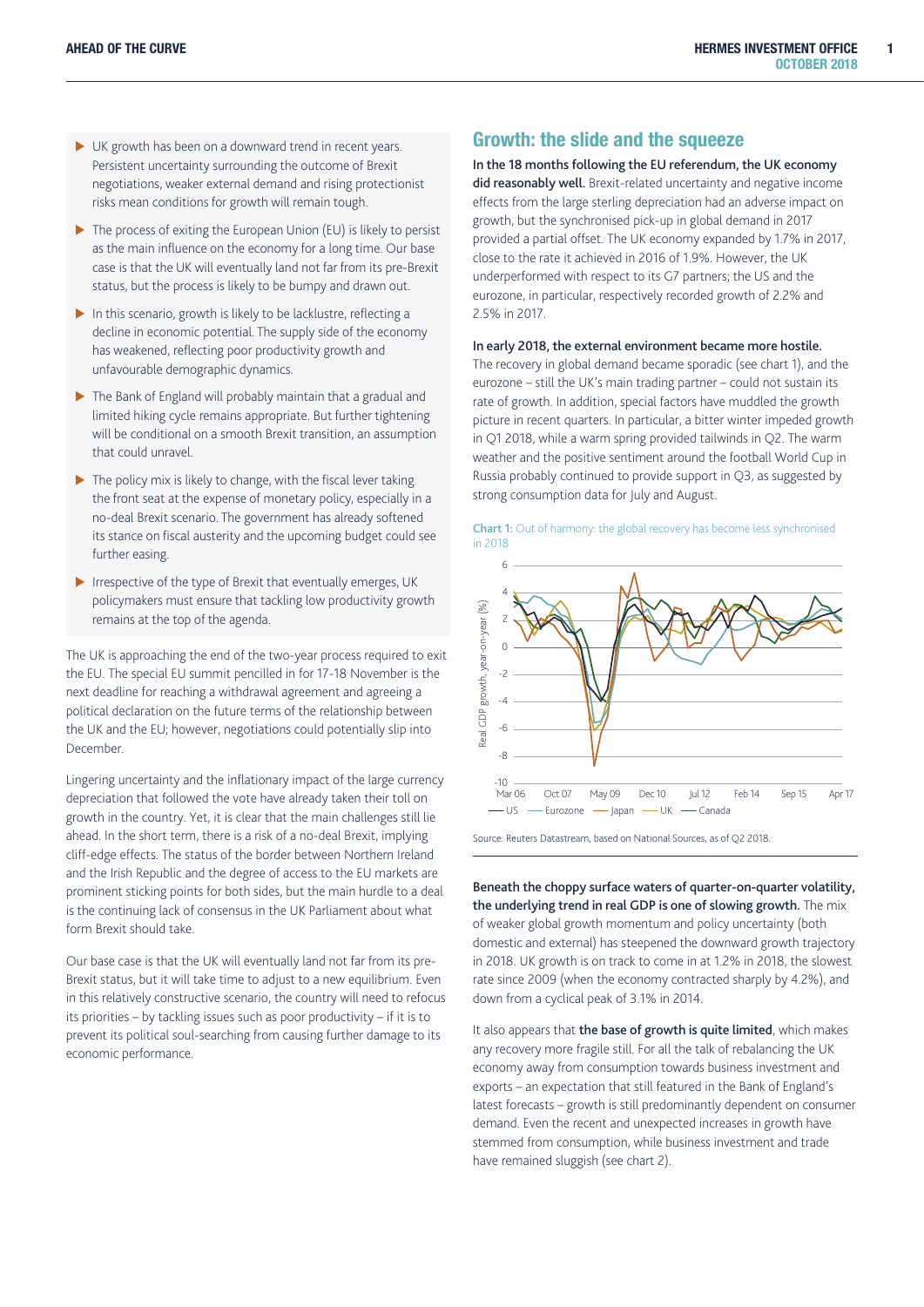

Chart 2: UK GDP growth is still heavily reliant on consumer demand

Fundamentals for consumption are mixed, pointing to limited

growth in the short term. Employment growth has been solid in recent years, but real wage growth has been subdued. Real wage inflation turned positive again early this year, having been suppressed by high consumer inflation last year, but remained subdued relative to history (see chart 3). In addition, the savings rate is running close to a record low1 (see chart 4). It looks like UK consumers resorted to depleting their savings in the immediate aftermath of the Brexit vote to finance consumption ahead of likely price increases (typically lagging currency developments by two-to-three quarters). There may now be a case to rebuild savings if uncertainty remains high, which could affect consumption growth. The recent performance of the GfK Consumer Confidence Index is consistent with modest consumption growth in the short term. The index has stabilised near its long-term average so far this year, having been in a downward trend since mid-2015.

Chart 3: Real wage growth resumed in early 2018 but remains subdued, which is likely to drag on consumption



Source: The Office for National Statistics as at July 2018.

Chart 4: The household savings ratio is approaching record lows



Source: The Office for National Statistics as at Q2 2018.

Meanwhile, the persistent uncertainty surrounding the outcome of Brexit negotiations and weaker external demand mean business investment and trade are unlikely to be significant sources of growth. Brexit-related uncertainty is likely to continue to drag on business investment, as major decisions have been put on hold. Exports have been supported primarily by external demand, with currency moves having little influence (see chart 5). Recent surveys suggest that global growth momentum faded further in September, with the manufacturing sector one of the worst affected. From a UK perspective, uncertainty about future trade agreements and the rise of protectionist tensions imply additional downside risk for exports. In particular, the National Institute of Economic and Social Research estimates that UK total trade (of goods and services) would decline by 22%<sup>2</sup> in a scenario where access to the EU Single Market is replaced by a free-trade agreement covering goods only. Compensating for that loss by trading more with the rest of the world would be extremely difficult.



Chart 5: The correlation between export performance and FX developments has been loose

Source: The Office for National Statistics and the Bank of England as of September 2018.

<sup>1</sup> This series can be revised significantly as new information becomes available.

<sup>2</sup> "Will New Trade Deals Soften the Blow of Hard Brexit?", published by the National Institute of Economic and Social Research on 27 January 2017.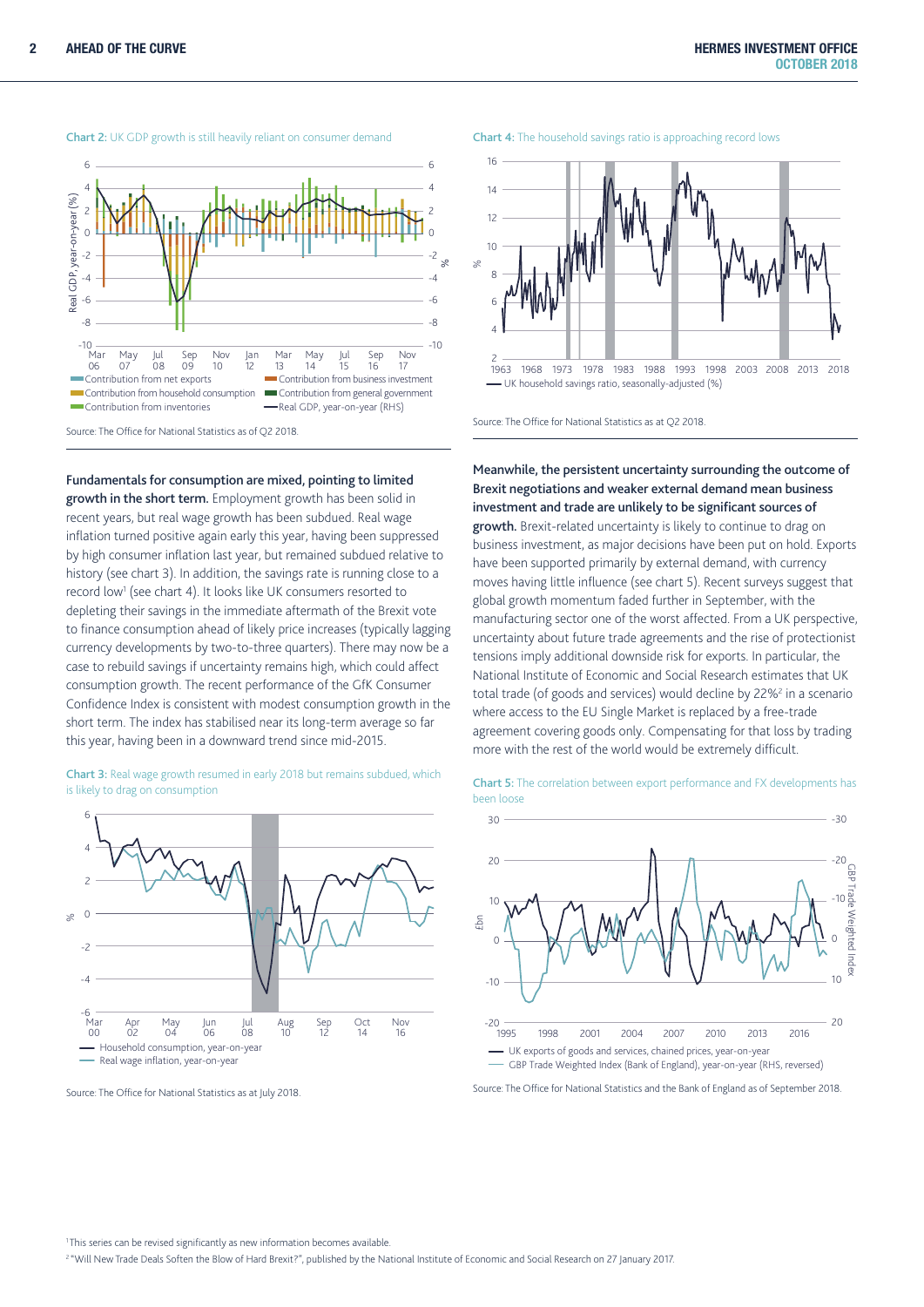# The looming spectre of Brexit

Brexit-related uncertainty has already had a negative impact on the UK economy. According to Mark Carney, Governor of the Bank of England, "the cumulative impact of these [confidence] effects has been material. By the first quarter of this year, UK GDP had increased by one percentage point less than the monetary policy committee had projected just prior to the referendum (…). Factoring in stronger-thananticipated growth in the European and global economies and more supportive monetary and fiscal policies, the shortfall increases to around 1.75%-2% (…) This is despite the fact that Brexit has not happened yet and that UK financial conditions have remained supportive since the referendum, in contrast to previous periods of elevated uncertainty."3

The process of exiting the EU is likely to persist as the main influence on the economic outlook for a long time. Our base case is that the UK will eventually land not far from where it started – meaning it will manage to maintain close ties with the EU. Incentives to maintain a constructive and close collaboration are strong for both sides, and they go beyond economics. But the process is likely to be bumpy and drawn out.

In the short term, our base case is that the UK and the EU will reach a withdrawal agreement by the end of the year, which will probably include a two-year transition period up to the end of 2020. However, details of the arrangement that would eventually prevail will probably be finalised only later, during the transition period. In other words, there should be some clarity for the short term but more fundamental decisions will probably be postponed and some degree of uncertainty is likely to linger – and have lasting effects.

In our baseline scenario, the economy is likely to be lacklustre, reflecting a decline in economic potential. The supply side of the economy is weaker than it used to be, reflecting poor productivity growth and unfavourable demographic dynamics. Labour productivity growth has slowed substantially since the global financial crisis (see chart 6), from an average of 2.2% in the 10 years to 2008, to an average of 0.2% in the last 10 years – which implies a lower speed limit for the economy. This phenomenon is common across developed markets, but Brexit-related uncertainty constitutes a more serious challenge for the UK. In addition, slower population growth is likely to constrain potential growth. The Office for National Statistics estimates population growth of around 0.5% going forward, but this is likely to prove to be optimistic. Indeed, net immigration has already declined since mid-2016 (see chart 7) and the trend is set to continue. Total net migration came in at 271,000 in the year ending March 2018 – down from 336,000 in the year ending June 2016, reflecting a sharp slowdown in migration from the EU (which more than halved to 87,000 in the same period). Combining projections for labour productivity growth and demographics, it looks like the potential rate of economic growth probably stands somewhere between 1% and 1.5% – well below past trends.

Chart 6: Foot off the accelerator: labour productivity (output per hour) growth has plummeted over the last decade; GDP growth is heavily dependent on employment growth



Source: The Office for National Statistics as of Q2 2018.

Chart 7: Net migration to the UK has fallen sharply in the aftermath of the EU referendum, with a halving of arrivals from the EU

![](_page_4_Figure_11.jpeg)

Source: The Office for National Statistics as of Q1 2018.

That said, there is a possibility that a hard Brexit could happen by accident. In general, a hard Brexit is defined as a shift from full access to the EU Single Market to a regime where trade between the two regions is regulated by World Trade Organisation (WTO) rules. Most analyses on the impact of a hard Brexit focus on **long-term effects** and implicitly assume a smooth short-term transition to a WTO regime. For instance, the UK Department for Exiting the EU released an analysis earlier this year<sup>4</sup>, showing that the shift to a WTO regime would result in UK GDP being 8% lower after 15 years compared to a status quo scenario. Higher tariffs, non-tariff barriers and migration restrictions would all be long-lasting drags on growth. In addition, a no-deal Brexit could be highly disruptive of economic activity in the short-term, particularly if the EU were not to agree to some emergency provisions to allow for continuity in exchanges between it and the UK. In such a cliff-edge scenario – which is admittedly improbable – a recession would be likely. A no-deal Brexit would act as a supply shock. It could significantly delay, or even temporarily freeze, the trade of goods and

<sup>3</sup> "From Protectionism to Prosperity – speech by Mark Carney," published by the Bank of England on 5 July 2018.

4 "EU Exit Analysis, Cross Whitehall Briefing," published by the House of Commons Exiting the EU Committee in in January 2018.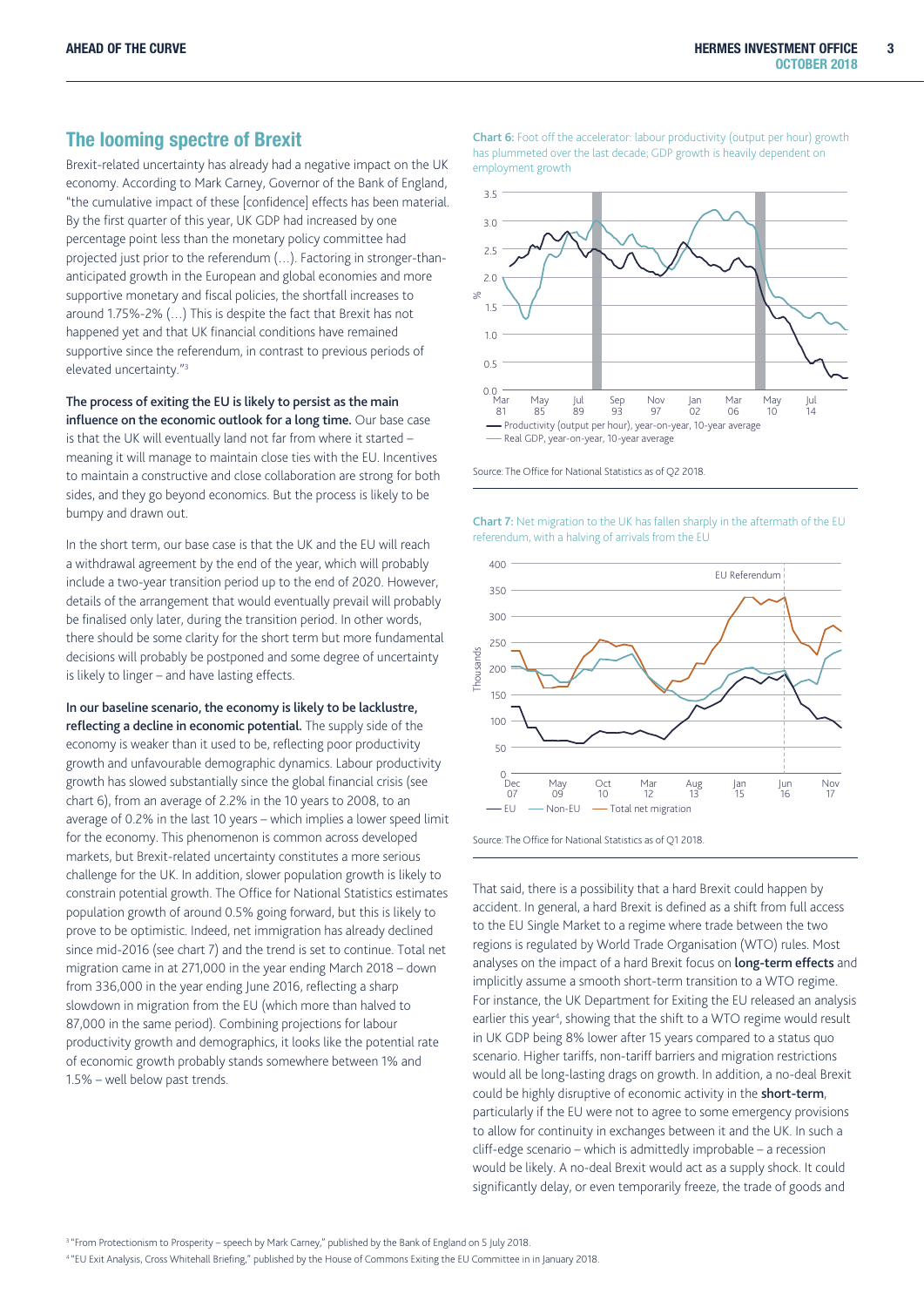services between the UK and the EU. Integrated supply chains would be considerably affected. Higher costs for exporters and producers would ultimately affect consumers.

# Think different: time to change the policy mix?

The Bank of England (BoE) has no tools with which to effectively target productivity, as monetary policy has, at best, a limited impact on the supply side of the economy. Indeed, the central bank regularly takes stock of supply-side developments as an input for its framework. In November last year, it downgraded its forecasts for the supply side of the economy, in light of lacklustre productivity performance.

That gloomier take on the supply side of the economy has been the main justification for tighter monetary policies over the last year: in a context of sluggish potential growth, the limited spare capacity left in the economy is quickly disappearing, and excess demand is building. In order to avoid a last-minute overreaction to the inflationary pressures which are likely to emerge – and taking into account the fact that monetary policy works with a lag – the BoE has embarked on a gradual and limited tightening cycle, hiking rates in November 2017 and August 2018.

Looking ahead, the BoE has provided guidance that "gradual" means roughly one hike per year over the next few years. In addition, its targeted rate will be well below the pre-crisis norm of about 5%. That reflects a neutral rate that has structurally declined over time and now probably stands at around 2-3% (according to a range of estimates provided by the central bank in its August Inflation Report<sup>5</sup>), while Brexit-related uncertainty implies an even lower neutral rate of 1.5-2% in the short term.

For the BoE, tactics matter as much as strategy. The central bank exploited its opportunity window to hike rates twice, helping to create more of a buffer in the policy rate ahead of the next downturn. In addition, its tightening bias has probably contributed to the stabilisation of the currency.

The BoE is likely to refrain from further interventions in the near future as Brexit negotiations approach a crucial stage and uncertainty is high. It will probably maintain a mild tightening bias, reiterating that a gradual and limited hiking cycle is appropriate under most Brexit scenarios. But a rate hike around the middle of next year is conditional on a smooth Brexit transition, an assumption that could unravel, should negotiations turn sour.

In a no-deal scenario, the BoE's response is not obvious. A no-deal Brexit would immediately act as a supply shock, giving way to weaker activity and high inflation. The BoE would therefore face a trade-off, and its response would depend on the relative changes in aggregate demand and supply and on corresponding implications for inflation down the road. While the central bank could not prevent the move to a new regime of slower potential growth, we think that it would eventually try to smooth out the transition by maintaining accommodative policies. In addition, the fact that Carney will stay at the helm of the BoE until the end of January 2020 should allow for some continuity in monetary policy.

At any rate, the BoE will also take account of any changes in financial conditions after Brexit and it would probably provide liquidity as necessary to maintain the smooth functioning of the financial system. In a no-deal scenario, it might adopt emergency liquidity measures, which would probably be larger and more immediate than those applied in the aftermath of the EU referendum. Developments in the currency would also matter: in a no-deal scenario, the pound would likely depreciate further. While that would ease financial conditions (as it would make exporters more competitive, partially making up for the loss of market access), it would also have negative income effects by increasing input costs and consumer prices.

There is also a material possibility of a change in the policy mix, with the fiscal lever taking the front seat at the expense of monetary policy. Chancellor Philip Hammond has already softened the government's fiscal austerity policy (in November last year) and has hinted at more easing in his spring statement in March. Moreover, Prime Minister Theresa May announced an end to austerity during her speech at the annual Conservative Party Conference in early October. That has raised expectations in the run-up to the budget on 29th October. However, we expect fiscal easing to be limited at this stage, focused on providing higher funding for the National Health Service in England (fulfilling the promise, made in June, of an extra £20bn a year by 2023). The Chancellor has some limited room to loosen the government's purse strings, given that net borrowings are tracking £10-15bn lower than forecast by the Office for Budget Responsibility for the current fiscal year. A more decisive u-turn on fiscal austerity might take place once the UK leaves the EU, especially in the event of an acrimonious divorce.

Finally, irrespective of the ultimate relationship agreed between the UK and the EU, productivity growth will be the main driver of UK living standards in the long run; therefore, tackling low productivity growth should remain at the top of the policy agenda. There is still an open debate on the reasons for this lacklustre productivity, including resource hoarding in zombie firms – companies that don't make enough money to service their debts – and mismeasurement issues, notably with respect to intangible assets (and the real output associated to them). Opinion is divided over which firms across the productivity distribution are most responsible for the shortfall. The BoE's Chief Economist, Andrew Haldane, suggested that the shortfall is concentrated in the "long tail" of companies struggling to catch up with firms at the technological frontier<sup>6</sup>. By contrast, another sectoral analysis by BoE staff suggested that the most productive firms are "failing to improve on each other at the same rate as their predecessors did"<sup>7</sup>. Whatever the explanation for the productivity puzzle, several initiatives have been announced in recent years to improve infrastructure and human capital<sup>8</sup>. And further targeted policy efforts will be needed in the future.

<sup>5 &</sup>quot;Inflation Report," published by the Bank of England in August 2018.

<sup>6</sup> See, for instance, "Productivity puzzles - speech by Andrew Haldane," published by the Bank of England on 20 March 2017.

<sup>&</sup>lt;sup>7</sup> "The UK's productivity puzzle is in the top tail of the distribution", published by Bank Underground on 29 March 2018.

<sup>&</sup>lt;sup>8</sup> For instance, the introduction of T-level qualifications and the apprenticeship levy; the creation of a £31bn National Productivity Investment Fund for investments in transport, housing,

digital, and research and development; the fiscal remit for the National Infrastructure Commission for sustained public infrastructure investment of 1-1.2% of GDP over the long-term (see "IMF Concluding Statement of the 2018 Article IV Mission to the UK," published by the IMF on 17 September 2018).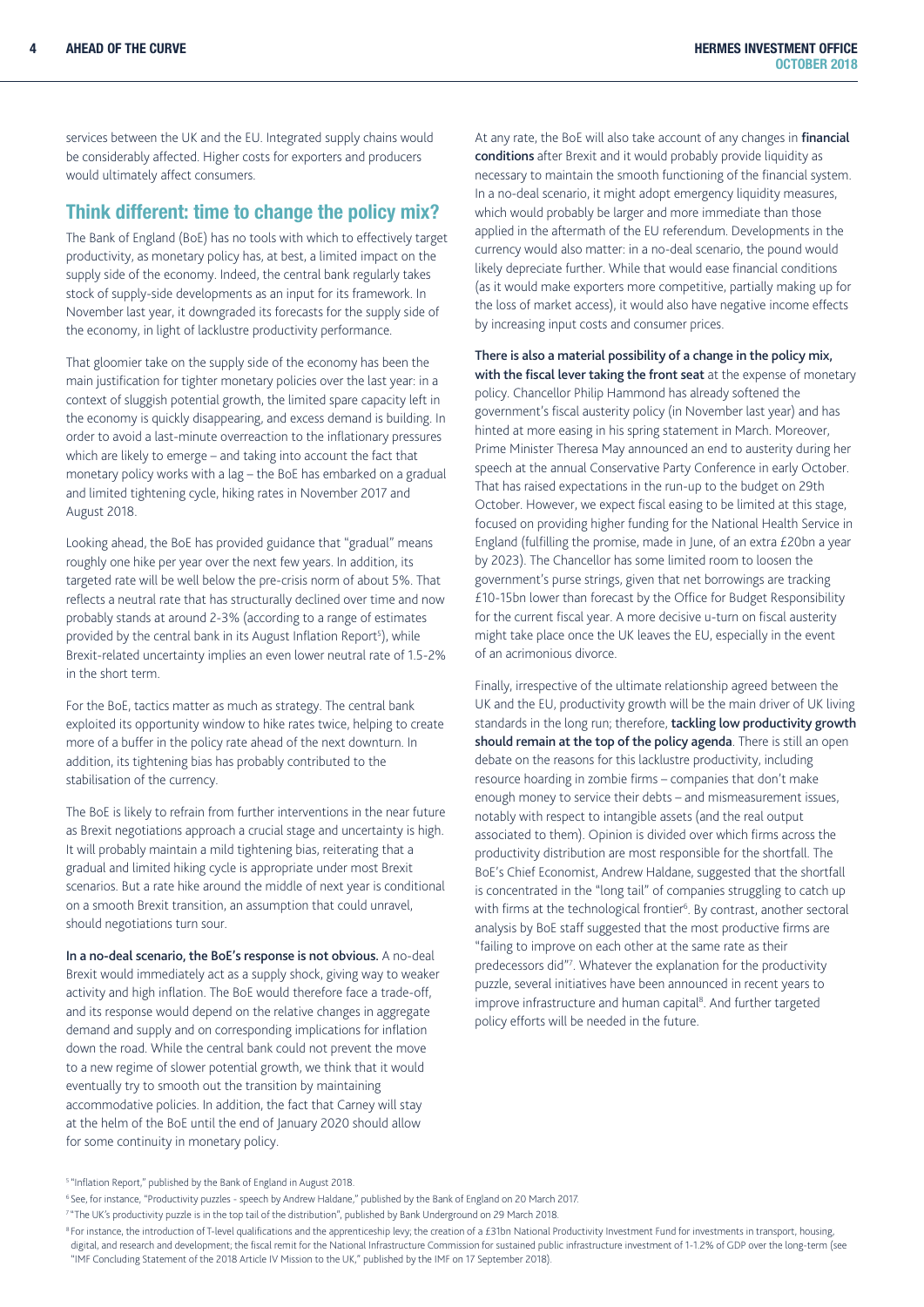This document is for Professional Investors only. The views and opinions contained herein are those of Silvia Dall'Angelo, Senior Economist, and may not necessarily represent views expressed or reflected in other Hermes communications, strategies or products. The information herein is believed to be reliable but Hermes Fund Managers does not warrant its completeness or accuracy. No responsibility can be accepted for errors of fact or opinion. This material is not intended to provide and should not be relied on for accounting, legal or tax advice, or investment recommendations. This document has no regard to the specific investment objectives, financial situation or particular needs of any specific recipient. This document is published solely for informational purposes and is not to be construed as a solicitation or an offer to buy or sell any securities or related financial instruments. Figures, unless otherwise indicated, are sourced from Hermes. The distribution of the information contained in this document in certain jurisdictions may be restricted and, accordingly, persons into whose possession this document comes are required to make themselves aware of and to observe such restrictions. This document is not investment research and is available to any investment firm wishing to receive it.

Issued and approved by Hermes Investment Management Limited ("HIML") which is authorised and regulated by the Financial Conduct Authority. Registered address: Sixth Floor, 150 Cheapside, London EC2V 6ET. HIML is a registered investment adviser with the United States Securities and Exchange Commission ("SEC"). BD02509 0004827 10/18.